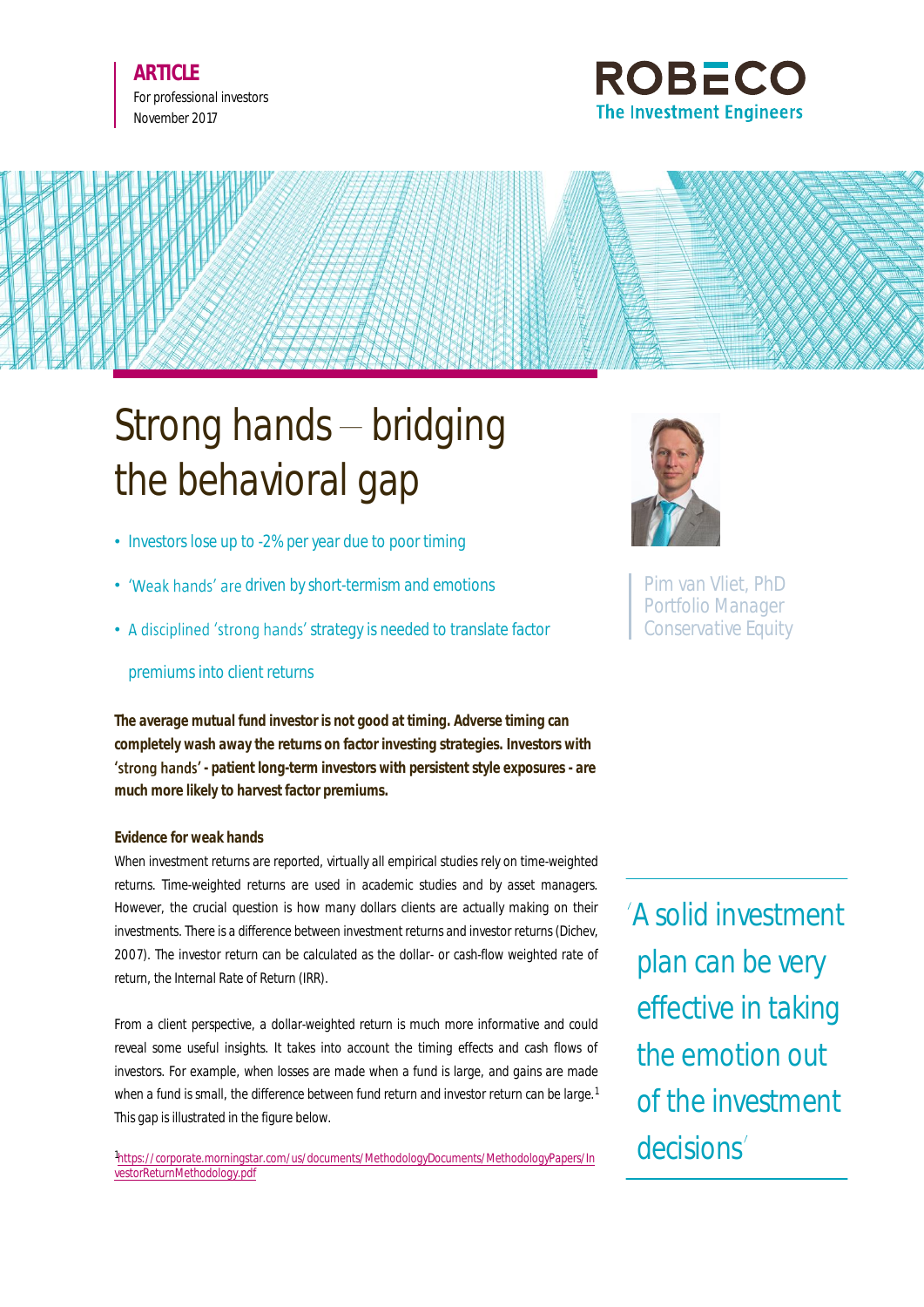

#### Figure 1 | Investor return versus investment return



**Strong versus weak hands** Strong hands refers to investors who are not easily disturbed by market movements, have a long-term view and do not change beliefs when fundamentals have not changed. Investors with 'weak hands' have a more short-term view and are driven by emotions such as fear and envy.

Source: Behaviorgap.com

Hsu et al (2016) give further insight into this interesting question using mutual fund data. They find that the average mutual fund investor lags a buy-and-hold strategy by -1.9%. This finding is persistent across different styles, varying from -1.3% for value investors to -3.2% for growth investors. Also 'passive' investors in market funds underperform a buy-and-hold strategy by a whopping -2.7%. These results are all gross of fees and transaction costs. It is a well-known fact that the average mutual fund investor underperforms the index after costs, but the significant performance drag caused by poor timing is less well-known.

The average mutual fund investor is not good at timing. When mutual fund investors start allocating to a certain style, their 'buy' signal is probably a 'sell' signal, since on average they move in at the wrong moment. It also works the other way around: when mutual fund investors leave a style, this could be seen as a contrarian signal. The good news is that these adverse timing skills create alpha opportunities for other market participants. The bad news is that these weak hands will completely wash away the benefits factor investing might offer them due to their poor timing skills. It is more likely that patient long-term investors with persistent style exposures will be able to harvest the factor premiums.

On average even the equity premium itself suffers from adverse timing skills. Dichev (2007) shows that when all investors are combined, US stock investors lag the buy-and-hold equity return by -1.3% (period 1926-2002, table 3 in the study). For international investors this number is -1.5% (period 1973-2004, table 4). Figure 2 summarizes the findings from the literature.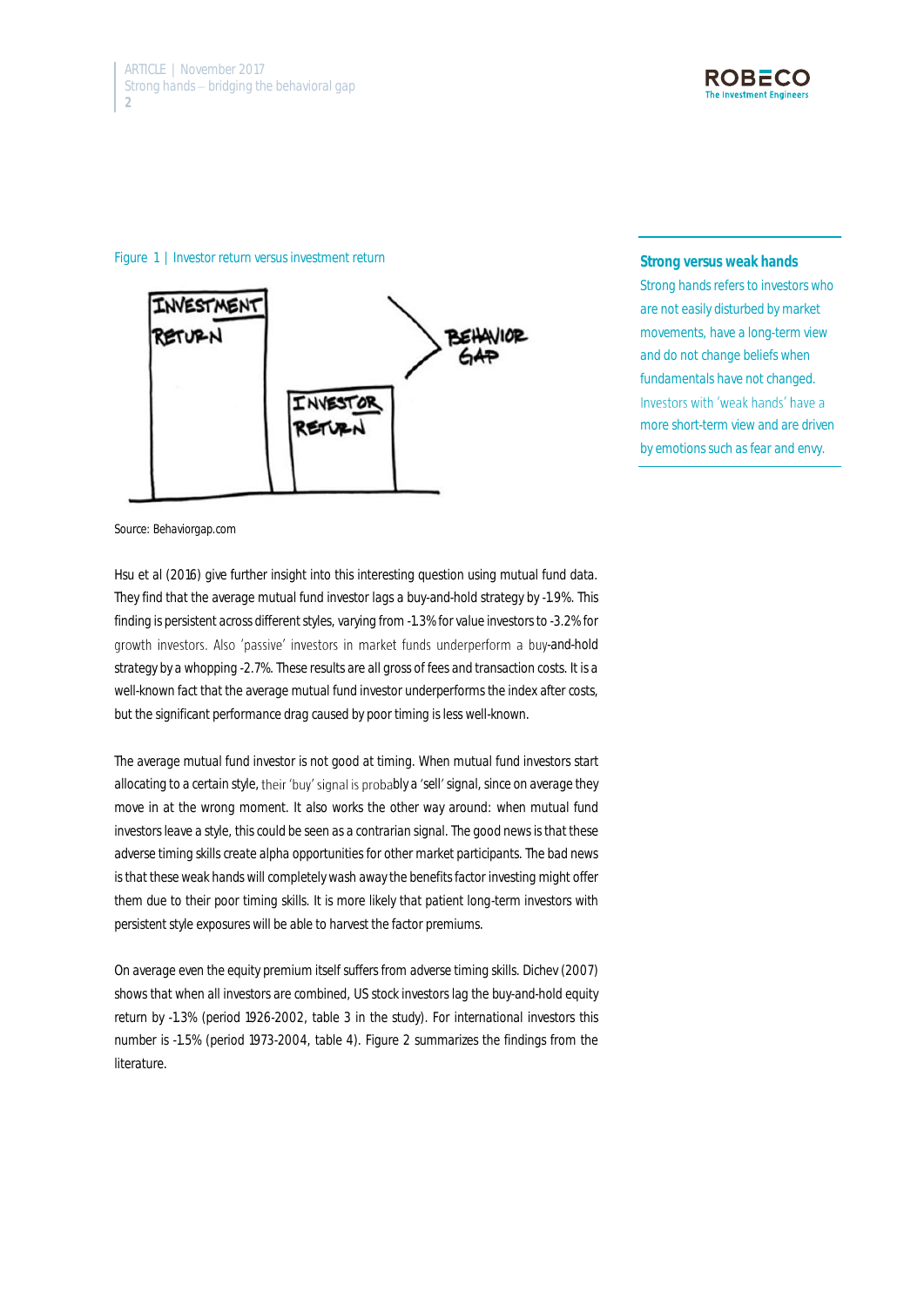



#### Figure 2 | Investor return minus investment return

Source: Robeco Research; fund return gap from Hsu et al (2016) and stock return gap from Dichev (2007).

The Dichev (2007) and Hsu et al (2016) studies shows that adverse market timing is not another anecdotal story, but is real and significant among investors. The amount of money lost due to this poor timing behavior amounts to hundreds of billions of dollars. It is a sad tale. It should be told to scare, wake up and educate investors to become better investors. To turn weak hands into strong hands.

#### **Are my hands weak?**

The empirical proof for weak timing should be a wake-up call to all investors. If you ask yourself: "Who is actually the market fool?", usually it is you. Invest with a humble mindset. Due to ignorance and overconfidence some investors will never think about this issue. However, the good news is that many investors will only have to ask this question once in their investment careers and become better investors.

Currently, many investors are allocating to factor-based strategies, possibly also investors with weaker hands. Some of them will probably be disappointed somewhere in the near future when short-term performance is weak. Based on the evidence provided above, a good rule of thumb in such a scenario would be to be persistent and hold on to the positions. However, when you get burnt, a human response is to pull away quickly. That is natural. In addition, when performance is weak, new narratives will appear. As humans we are very good story tellers and new investment opportunities will be available with much better stories backing them up.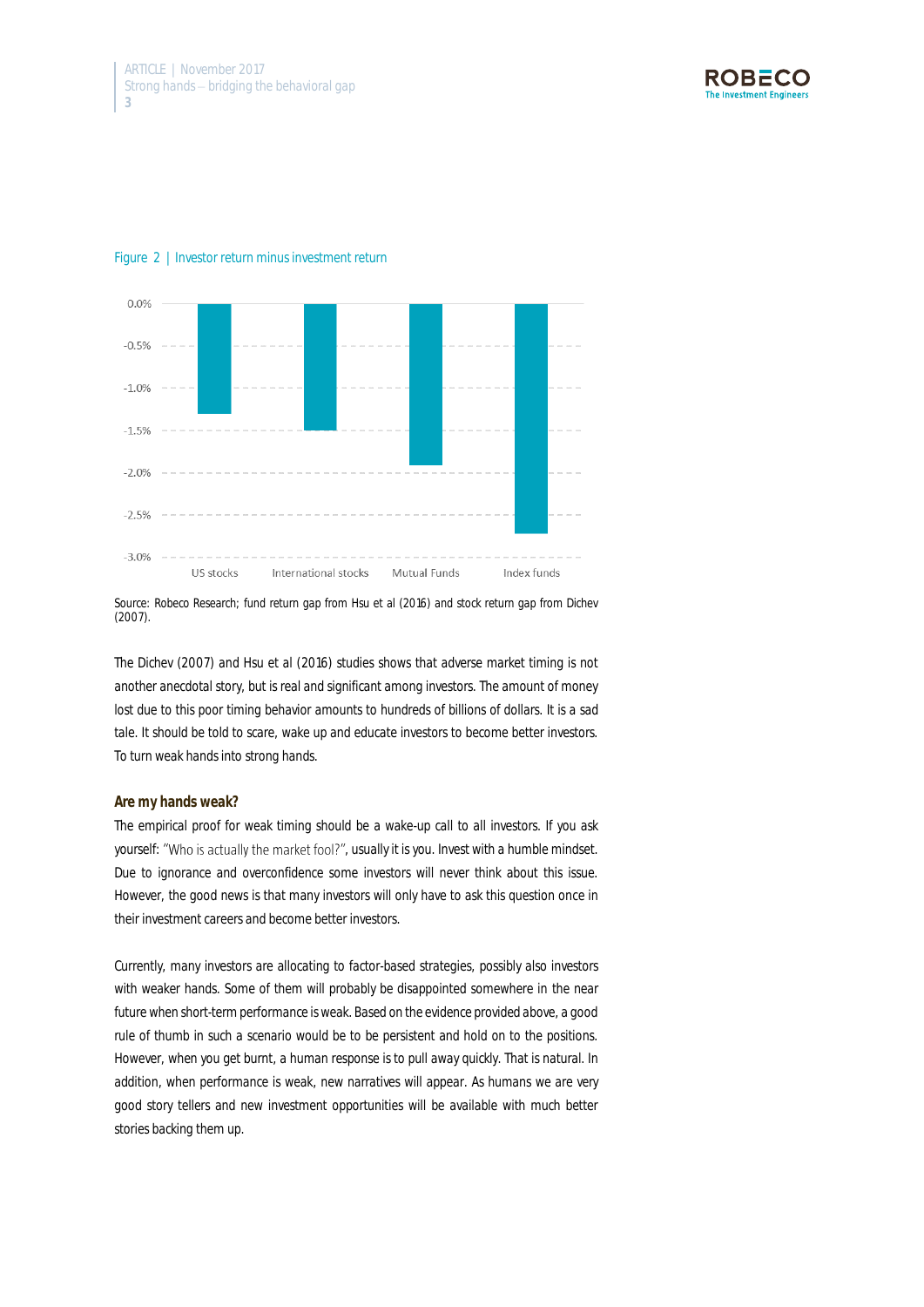

Therefore it is difficult to assess if your own hands are weak. The delegated asset management industry is sometimes characterized by a conflict of interest between asset owners and asset managers. For asset managers career incentives often play a large role. Unfortunately, managers sometimes worry more about their career and keeping their job, than about the risk of the assets they manage. In an institutional setting, jobs rotate and often the professionals who made the investment decision years ago are gone. New decision makers are happy to implement alternative views.

This means that finding out why timing decisions were made will not be an easy task. The reasons for timing will probably be numerous and often ill-documented or simply forgotten. Besides costs or liquidity, in most of the cases past timing decisions were performancerelated. Performance reviews are often based on a 3-year period, which is too short to evaluate factor premiums (Goyal and Wahal, 2008). If value does not work for three years, would this be a good reason to stop investing in a value strategy? It is important to investigate the length of the evaluation period and the benchmark.

Besides performance, timing decisions are often driven by emotions such as envy, fear, or greed. In the end institutional investors are driven by the same emotions as mutual fund investors. Since 'evil' often manifests itself in socially acceptable forms, it will be difficult to detect. Envy is often masked as a search for excellence. Greed often switches roles with hope, while fear can be framed as a 'choice for safety'. Emotions can be helpful in life, but when it comes to investing, they usually are not.

It is easier to quantify past timing decisions. Much time is spent on current market views, while evaluating past views and learning from past decisions is just as important. This historical reflection could give a good insight into your investment behavior. Or the past behavior of an investment committee. Investment consultants could help to provide clear insights. In the retail space client returns are already common practice, and with the help of technology, one could benchmark client dollar performance against a dollar-weighted index. It must be possible to gain access to this important piece of information. For example, Morningstar regularly writes about this topic and reports investor returns for mutual funds. In this case, the retail market is more advanced than the institutional market.

#### **Too good to be true?**

Factor investing is widely accepted among institutional investors and large sums of money are flowing into the various quantitative, smart beta, factor-style strategies. The concept is very appealing to many investors for many reasons. First, the historical low-volatility, value, momentum and quality premiums are about two percent per year or even higher (e.g. see Blitz, 2015). In a world of low returns this is very attractive. Second, factor investing is supported by Nobel prizes. The empirical and behavioral contributions of Eugene Fama,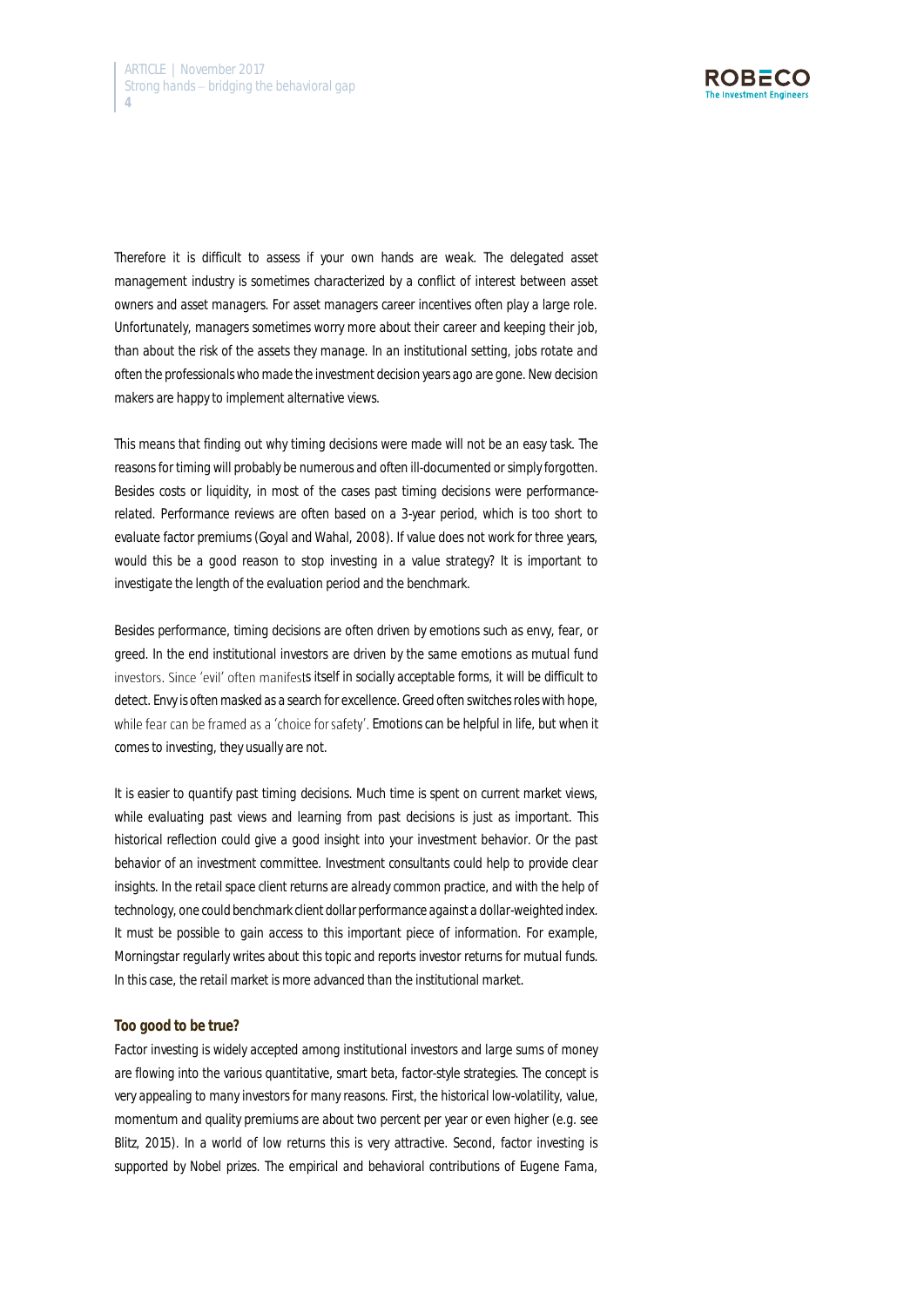

Robert Shiller and Richard Thaler all help us to recognize and understand asset pricing and investment behavior. Third, most of the outperformance of active managers can be contributed to factor style exposures (Carhart, 1997). Factor solutions are available at much lower fees than traditional active approaches. They therefore provide a perfect middle ground between active and passive investing. Not surprisingly, many asset management firms are moving into this fast growing field and marketing budgets are spent on promoting this very appealing message. However, doesn't this all sound too good to be true? To answer this question, it is important to bear two things in mind.

First, the academic world is in a small crisis as the collective behavior of researchers and journal editors is leading to biased results. Researchers tend to focus on showing positive and significant results and fall prey to so called 'p-hacking' (see Harvey et al, 2016): if a researcher tests 20 hypotheses, one of them will be statistically significant at 5%. However this is simply due to chance. Falsification is much needed and in short supply, not only in the financial industry but also in academia itself. It is now a factor jungle, with some studies reporting more than 100 factors of which many cannot be replicated. This means that many of the back-tests which are sold by index providers and asset managers could lead to significant disappointments.

Second, with such collective enthusiasm it is often wise to take a step back and critically think about what is going on. Many investors cannot resist the temptation of 2% additional average return. Most of the new products solely rely on back-tests, which by definition always look good. After all, have you ever seen an investment proposal based on a mediocre backtest? Another reason to be skeptical, as nothing beats a real-life track record. However, only a few firms now have >10 year real-life track records and only a subset of these funds or indices have outperformed the market by 2% or more. Still, even the very few who show this outperformance are characterized by great uncertainty. In order to get 2% excess return or more, large active positions versus the market average are needed, which could result in large relative performance differences that sometimes exceed 10% in a volatile year. Thus, even for the very few funds who have shown real-life outperformance over the past 10 years, this outperformance is often not statistically significant. So if the usual evaluation horizon is three years, this does not match the length of a full business cycle, which is needed to prove significant alpha.<sup>2</sup>

<sup>&</sup>lt;sup>2</sup> The Robeco QI Global Conservative Equities fund exists since 2006. It is one of the few global quantitative funds with over ten years of real-life experience. Over the period October 2006 September 2017, the fund has delivered a 2.5% excess return versus the market with 6.8% tracking error. This translates into a t-value of only 1.2, still below critical t-value levels of 1.65 (5%-level) or 1.96 (2.5% level). Even this successful fund cannot claim (yet) that the average return is significantly higher than the market, even after 11 years of real-life performance! Figures in EUR, gross of fees, based on net asset value. The value of your investments may fluctuate. Results obtained in the past are no guarantee for the future.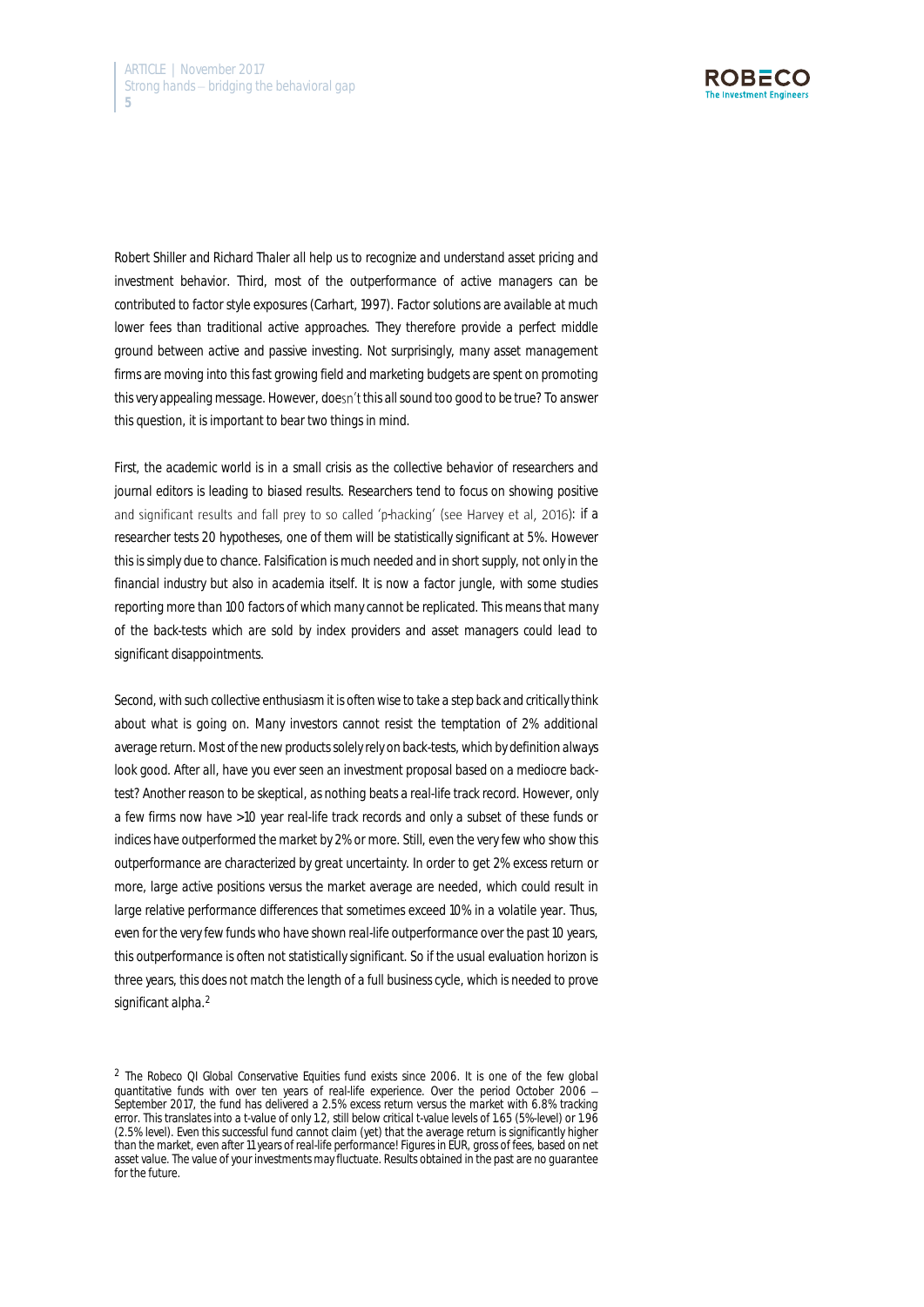

Probably, many investors rushing into smart beta, are not fully aware of all these skeptical considerations with regards to false academic results, biased back-tests and insignificant real-life performances. What is probably happening is that more and more 'weak hands' are entering the factor arena. We define weak hands here as investors who make decisions based on intuition and gut feeling. They often have a more short-term view and often change positions and try to time the market. It would be an irony if investors who want to harvest factor premiums, were to end up on the wrong side of the factor trade.

#### **I want strong hands now!**

Strong hands are easy to wish for, but difficult to get. Strong hands are a virtue, taking years of practice. Due to overconfidence most investors will think they have strong hands, which is by definition not possible. As with car driving (see Svenson, 1981), most people think they invest better than average. In the case of dollar weighting versus time-weighting it is not even a zero sum game as shown by Dichev (2007). This means that most investors will probably suffer from adverse timing skills, while only a minority of investors can profit. From a macro perspective this is a big head wind too few people are aware of.<sup>3</sup> Therefore, figure 2 should become a common fact known to all investors. But how can we create strong hands?

Everyone pays lip service to patience and a long-term vision. But it could be a meaningless concept if not specified. It is crucial to make the investment horizon very concrete and translate 'a long-term period' into a specific number of years. The length of this horizon will depend on the risk or return objective. For example, the goal to reduce volatility can be achieved on a 1-year horizon, while the objective to outperform could take a full business cycle. In the appendix, we propose a step-by-step guide to stronger hands.

Something which could help to reduce the 'pain' of underperformance or weak absolute performance is to create diversified portfolios. If the challenge is smaller, the need for strong hands is also smaller. For example, when value and momentum are included in a defensive strategy, the length of relative drawdowns can be reduced by many years.<sup>4</sup> If consistent outperformance is the objective, it also helps to include multiple factors. For example, enhanced indexing strategies offer a good alternative to passive market investing. One can use multiple factors like value and momentum to take hundreds of small active positions across countries and sectors while staying close to the index. The performance of low tracking error strategies can be evaluated on a shorter horizon than high tracking error

<sup>3</sup> Most of us will be familiar with many anecdotes and experiences with regards to adverse timing which plague investors. However, the empirical literature on this effect provides solid evidence and quantifies it into a useful market fact.

<sup>4</sup> Robeco research (2012) shows that a generic low-volatility strategy can underperform the market for two decades, something which happened in the 1940s to 1950s. By contrast, a multi-factor low-volatility strategy showed outperformance over this multi-decade period.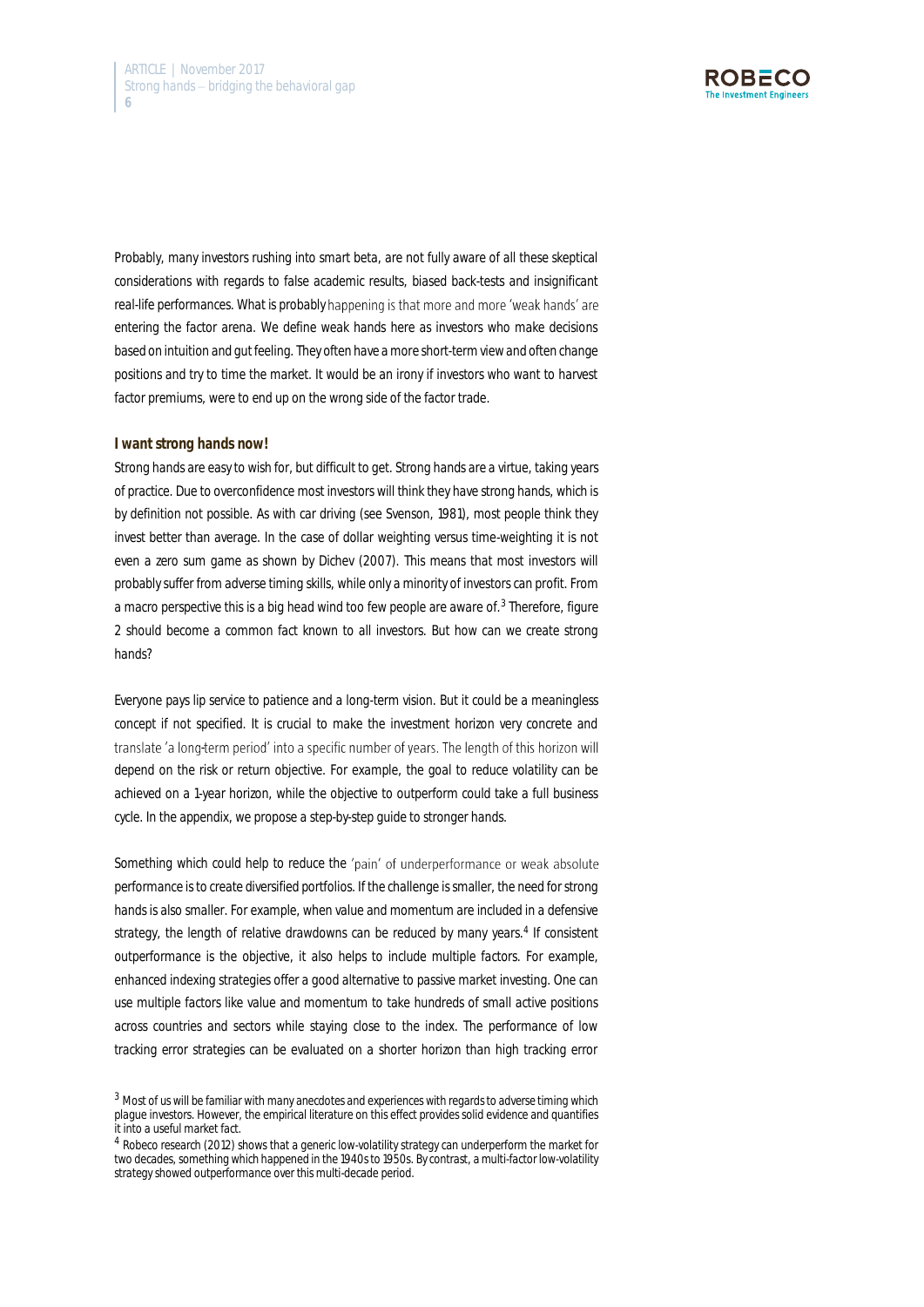

strategies.<sup>5</sup> Therefore we include multiple factors in all our quantitative equity strategies to enhance return and limit relative risk.

This multi-factor approach has proven to be an effective 'pain killer' over the past years, but does not create strong hands directly. It takes away some of the possible challenges. What could strengthen investor hands is to write down investment beliefs and make an investment plan.

### **A joint journey**

Partnering often helps in life to stick to your plans. For example in sports, studies, and work it helps if someone knows your plan and is willing to help you execute it. Many successful investors acknowledge that the biggest enemy is you. The best way to win this internal battle is to create a plan and seek allies in order to successfully execute this plan. We should not underestimate how easy it is to cheat on good intentions. The road to hell is paved with good intentions, they say.

Besides the investment goal, the investment journey also matters. Virtue is achieved in many small steps, rather than in one big step. Finding the right partner might help to successfully meet long-term investment goals. In case of factor-based investing, the first obstacle is to limit the factors down to a limited set of the most robust and effective factor groups. This is needed since some factors will turn out to be fake. Another obstacle is to make sure your hands stay strong. Continuously educate yourself and everyone around you. The 2 percent loss by mutual fund investors should be a warning signal. Probably wrong timing has more return impact than most other investment decisions. Therefore one should consider oneself as an investor manager rather than an investment manager. The person to manage could be you, but also your colleagues, your clients or your team. In fact any human stakeholder.

A disciplined approach pays off and might help to avoid the -2% booby trap. Education is key since teams change and investment horizons are often short. This permanent education fosters a successful investment culture which leaves no room for harmful emotions or misaligned incentives. Deeper knowledge of weak hands and strong hands will help to increase humility and patience and limit harmful trading.

#### **Closing remarks**

A classical virtue such as patience could save investors more return than most active managers could ever achieve. Our goal as a fund manager is to achieve both high investor

<sup>&</sup>lt;sup>5</sup> The Robeco Quant Developed Market Equities fund has outperformed the market in 10 out of 12 calendar years with an average of 1.27%. The realized information ratio is 1.24 and is statistically significant over the Sep 2004 - Oct 2017 period. Source: Robeco Performance measurement. Figures in EUR, gross of fees, based on net asset value. The value of your investments may fluctuate. Results obtained in the past are no guarantee for the future.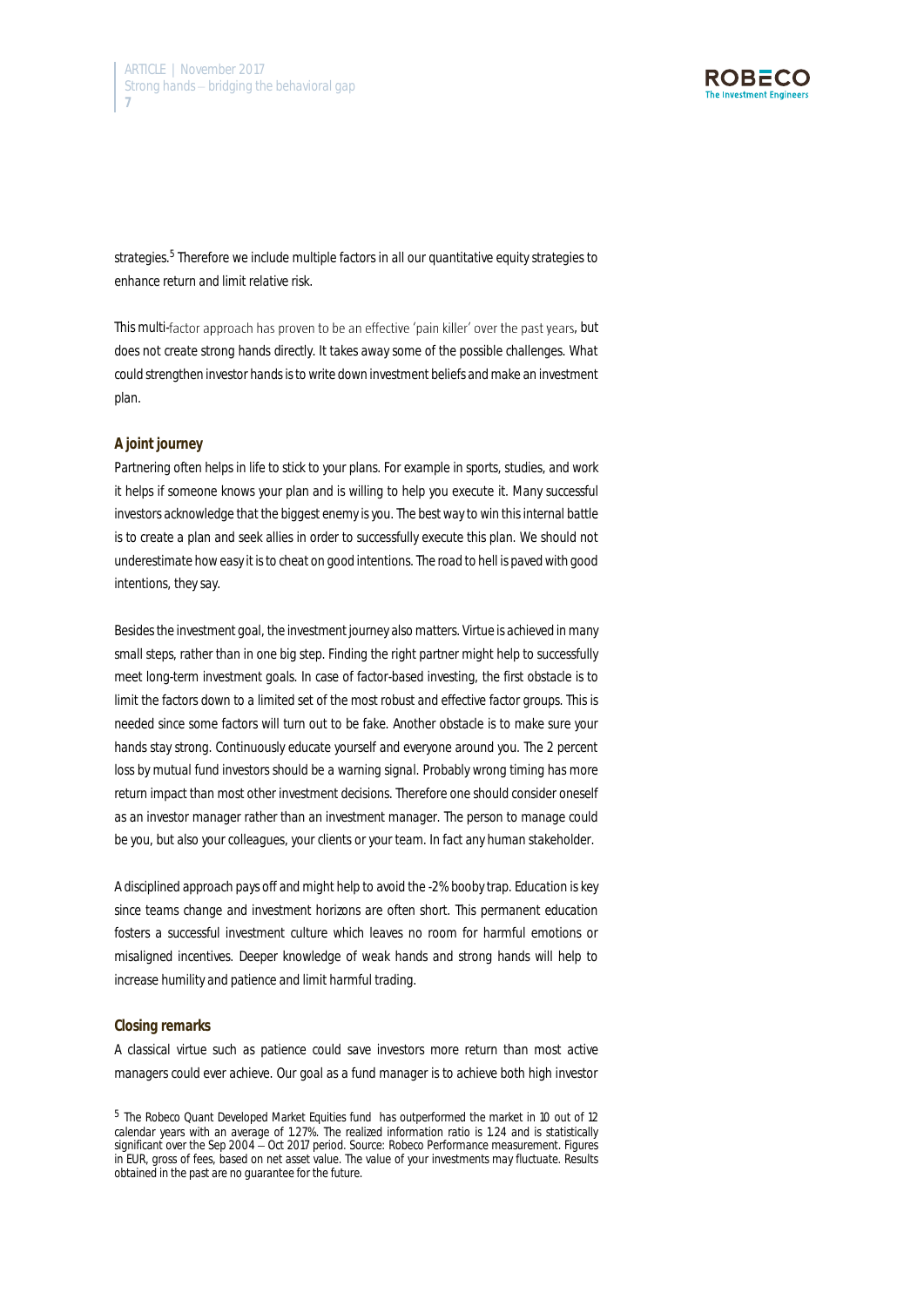

returns and high investment returns. If the client base is stable, in line with our investment philosophy, the gap in returns will be limited. We believe that a stable client base closely connected to our investment philosophy will help to significantly increase client returns.

Since 2002, we have been traveling this investment journey together with our Quantitative Equity clients and over the years the number of clients have grown. Also in prolonged periods of weak performance, clients have subscribed to our quantitative philosophy and net assets have increased. We engage with our clients as much as possible through meetings, calls, training sessions and seminars. We aim to act as an investor manager, to bring the gap between 'fund return' and 'client return' back to zero. Through continuous education, we aim to manage clients' expectations and help them strengthen their hands.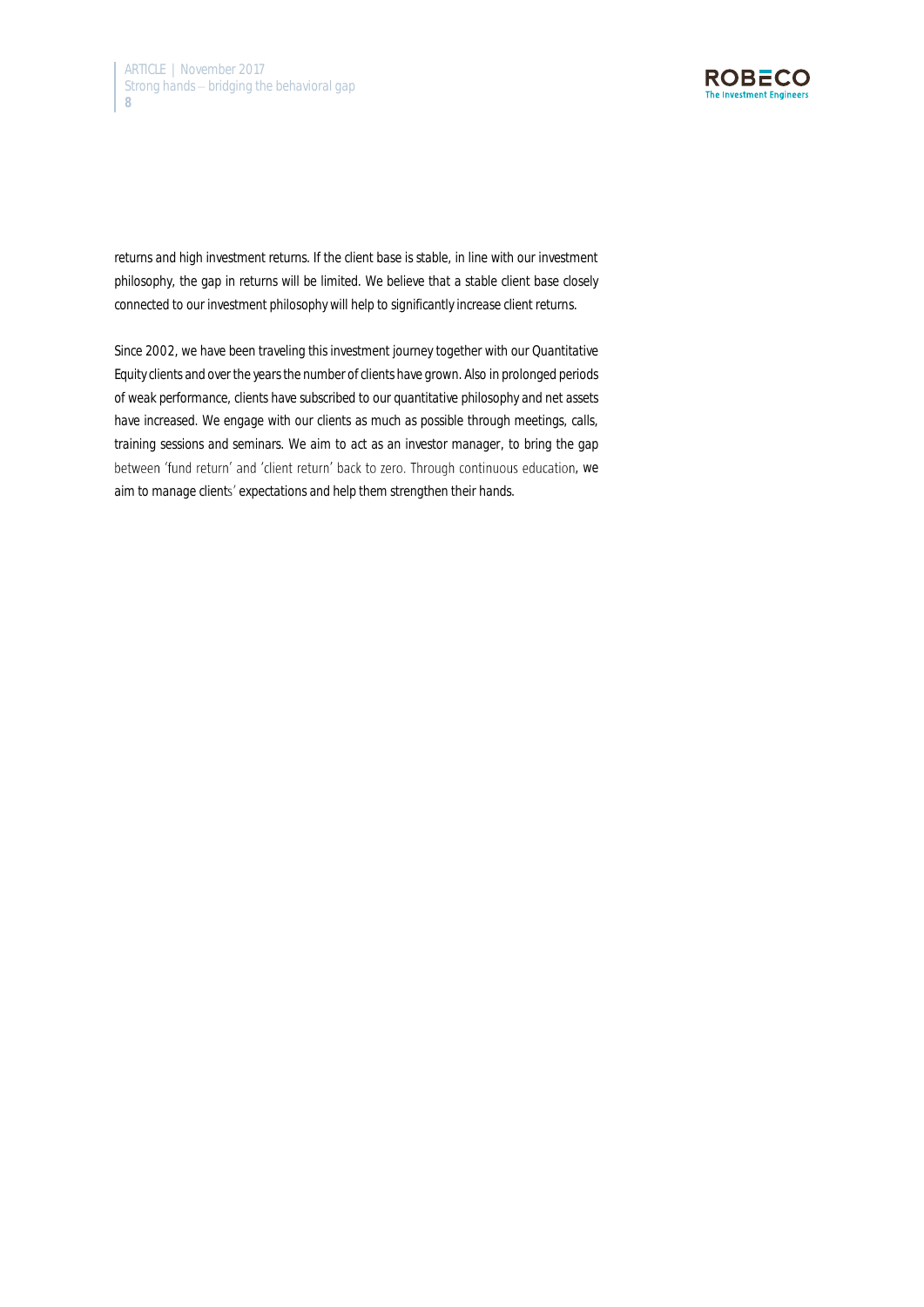

#### **References**

Blitz, D. (2015). Factor investing revisited. *The Journal of Index Investing*, 6(2), pp. 7-17.

Carhart, M. M. (1997). On persistence in mutual fund performance. *The Journal of Finance*, *52*(1), 57-82.

Dichev, Ilia, D., 2007, What are Stock Investors' Actual Historical Returns? Evidence from Dollar-Weighted Returns, *The American Economic Review*, 97(1), pp. 386-401.

Harvey, C. R., Liu, Y., & Zhu, H. (2016). ... and the cross-section of expected returns. *The Review of Financial Studies*, *29*(1), 5-68.

Hsu, J., Myers, B. W., & Whitby, R. (2016). Timing Poorly: A Guide to Generating Poor Returns While Investing in Successful Strategies. *The Journal of Portfolio Management*, 42(2), pp. 90- 98.

Goyal, Amit, Wahal, Sunil, 2008, 'The Selection and Termination of Investment *The Journal of Finance*, 63(4), pp. 1807-1847.

Kahneman, D. (2011). *Thinking, fast and slow*. Macmillan.

Svenson, O. (1981). Are we all less risky and more skillful than our fellow drivers?. *Acta psychologica*, *47*(2), 143-148.

Thaler Richard, H., & Sunstein Cass, R. (2008). Nudge: Improving decisions about health, wealth, and happiness.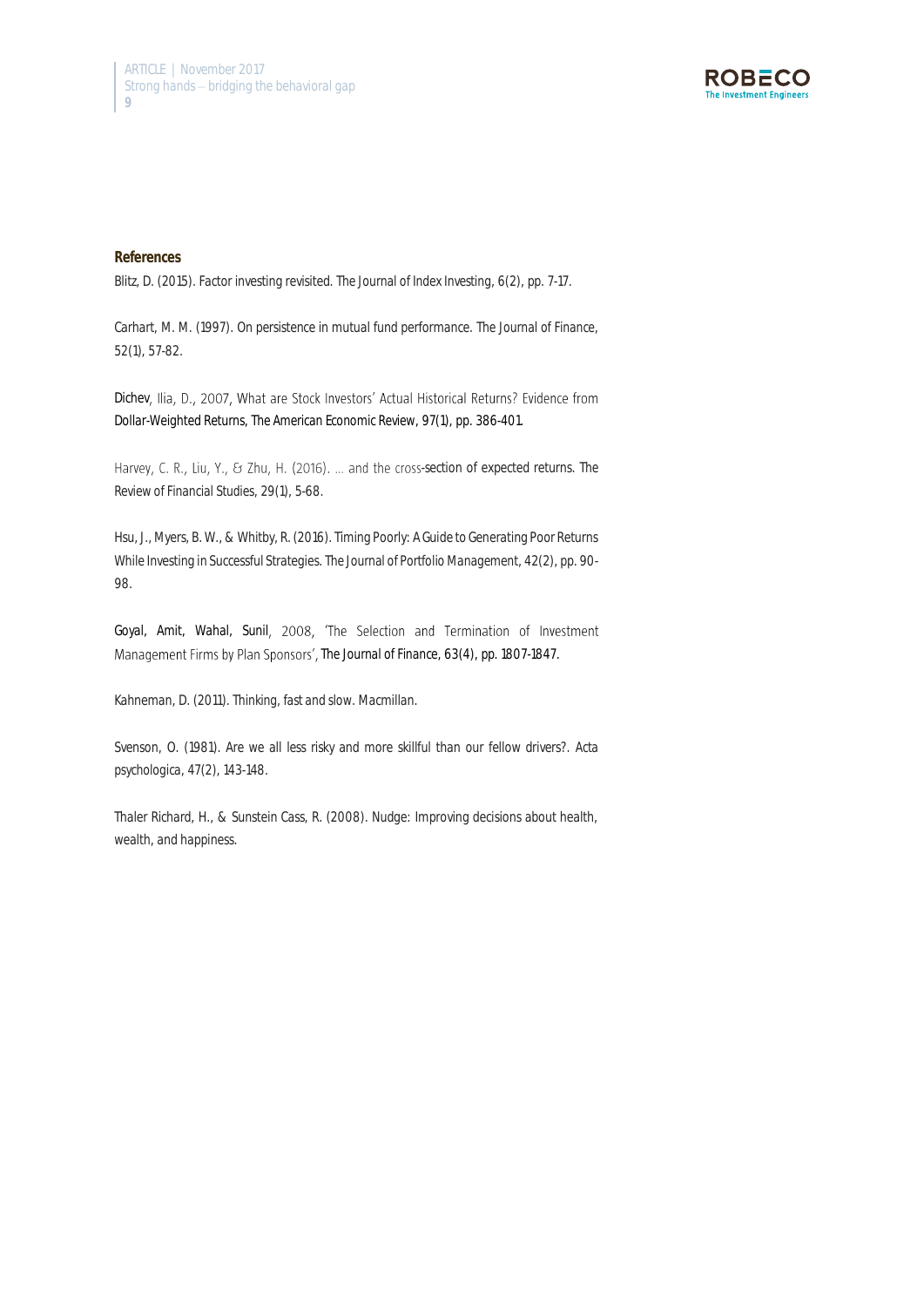

#### **Appendix: A guide to stronger hands**

All investors have investment beliefs. When made explicit, these can be very helpful in creating an investment plan. For example, many investors believe that markets are fairly efficient and that they are not equipped to beat the market after costs and fees. They therefore opt for passive market index investing. Others believe in the added value of factor investing. Still others believe that good fundamental analysts can find stocks with upside potential. Most believe in the benefits of diversification. Writing down these investment beliefs can be very helpful and one should accept that various truths can coexist. For example, a small investor with limited resources might believe in passive investing, while a large investor with lots of resources might hold the opposite belief.

First, think and talk about weak & strong hands. Be aware of the empirical evidence on timing. Do you believe you will be able to prevent falling victim to behavioral biases? Which measure have you put in place to overcome these? A great help here could be the work by Thaler (2008) and Kahneman (2012) on investor psychology. A prudent investment credo could be: "I believe that I can become a victim of my own biases and therefore...'.

Second, a consistency check on beliefs and actual investment behavior can be helpful. For example, many investors nowadays believe in passive investing. However, many try to actively time the market with a passive strategy, which costs 2.7% per year for investors using passive mutual funds. Others believe in passive investing, but track an index which is very active. For example, tracking a momentum index with over 100% turnover per year is not a very passive thing to do. This conflicting behavior should be a good reason to pause and reflect. If such a mismatch exists, either the investment belief or the behavior should change.

The third step is to translate these investment beliefs into a plan. If there is belief in the added value of factor investing, one starts searching for the most efficient strategy. A helpful check is if the investment philosophies match. Important is to list the objectives and circumstances in which the strategy is expected not to work. This will help in the monitoring phase. Also ask the manager beforehand when he thinks he will fail to deliver. Monitoring should be done in line with the long-term objectives. Make sure that reasons to change the investment portfolio are part of the plan. You must stay adaptive and must be able to change your portfolio when facts change. Which new piece of information could challenge the investment beliefs? For example, a new academic study using out-of-sample data could falsify a certain factor, which could be a reason to stop investing in this factor. Or Tobin's tax could become a law in many countries, which would significantly impact transaction costs. This could change investment beliefs on factors that rely on high turnover, such as shortterm reversal and momentum, which both rely on low implementation costs. A solid plan which consists of clear rules can be very effective in taking emotions out of the investment process and make the manager, style or index selection more systematic.